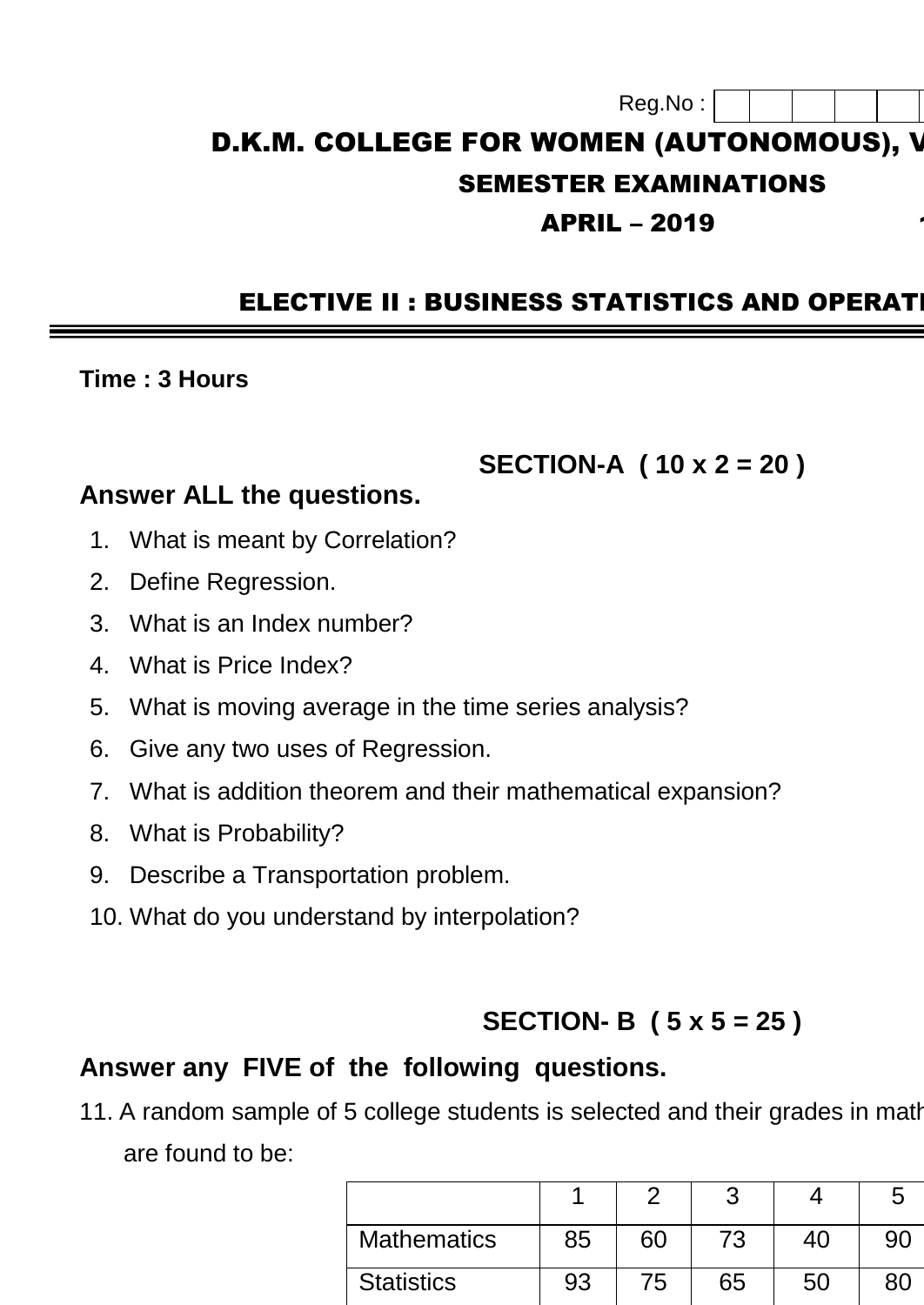| Commodity | 2001             | 2000 |              |  |
|-----------|------------------|------|--------------|--|
|           | Price<br>Quality |      | <b>Price</b> |  |
|           | 05               | 15   |              |  |
| B         | 04               | 05   | 06           |  |
| C         | 07               | 04   | 09           |  |
|           | 52               | 02   | 55           |  |

13. From the following data, calculate Laspeyre's Index Number.

- 14. Distinguish between Correlation and Regression.
- 15. Compute Price Index from the following by using Simple Aggregative meth

| Commodity           |                                                             | B   |     |     | ⊢   |
|---------------------|-------------------------------------------------------------|-----|-----|-----|-----|
| Price in 2003 (Rs.) | $\begin{array}{c} \begin{array}{c} \end{array} \end{array}$ | 300 | 100 | 250 | 400 |
| Price in 2008 (Rs.) | 250                                                         | 300 | 150 | 350 | 450 |

- 16. Out of 6 Hindus and 3 Muslims, a Cabinet of 5 Ministers is to be formed. In done if the cabinet is to include at least 3 Hindus?
- 17. Two students X and Y work independently on a problem. The probability that X and X work independent it and the probability that Y will solve it is 2/3. What is the probability that the pro
- 18. Fit a Straight line trend for the following data by the method of least square.

| Year       | 2006 | 2007 | 2008 | 2009 | 2010 |
|------------|------|------|------|------|------|
| Production |      |      | 10   | 15   | 18   |

#### **SECTION- C ( 3 x 10 = 30 )**